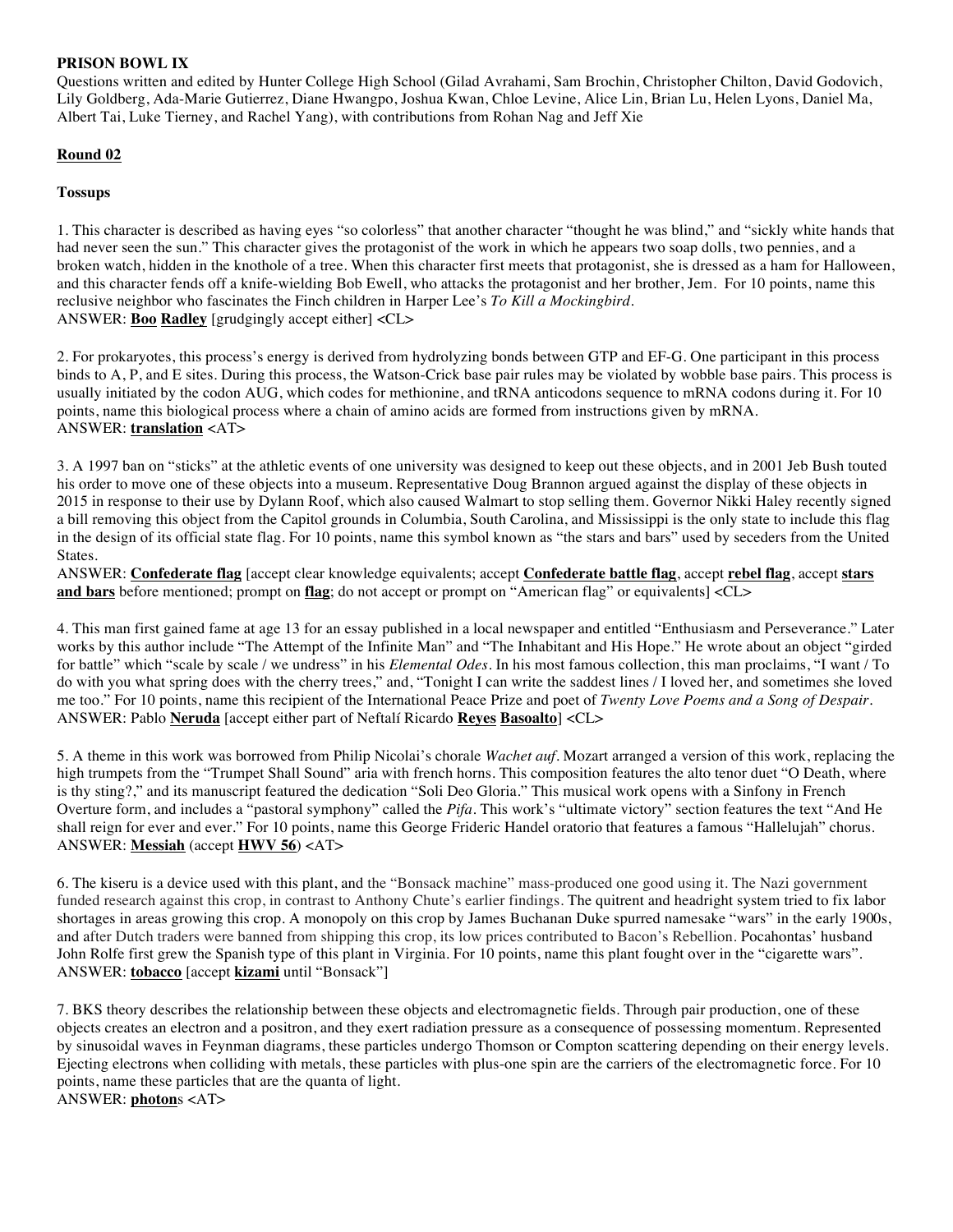8. The composer of this La Nitteti-inspired opera did not use his potpourri overture because of its "pretentious insipidity." After a declaration of war in this opera, a large portion of the cast sings "alta cagion v'aduna." An aria from this opera song by its tenor lead includes a challenging B flat and calls his love "heavenly" or "celeste." In this opera, Amneris is suspicious that her sister may be in love with the commander-in-chief, but distracts herself with the dance of Moorish slaves. That commander is Radames. For 10 points, which opera, composed by Giuseppe Verdi, premiered in Cairo and follows the title Ethiopian princess? ANSWER: **Aida** <CL>

9. The "Tragic Week" of 1909 preceded the creation of this modern-day nation's Army of Africa. The 1813 battle of Vitoria occurred in this country, and was part of a conflict referred to as an "Ulcer". This nation's namesake "Road" extended from Milan to Brussels, and its tercio formations lost at Rocroi. This country fought a namesake war with France, which was ended by the Treaty of the Pyrenees. This nation's army lost the Eighty Years' War to the Dutch. The term "guerrilla" stems from the Peninsular War fought primarily in this nation. For 10 points, name this nation whose navy included its namesake Armada. ANSWER: **Spain** or **Spanish Empire** (accept **España**)

10. A ritual to this deity was established after the head of a demon named Gajasura was cut off in order to be adored by everyone. He once nearly consumed all of the city of Alakapuri until he was given a handful of roasted rice to eat. This deity defeated his brother Kartikeya ("KAR-ti-KAY-a") in a race to circumnavigate the world three times, but he ran around his parents instead. This god had a human head, but it was cut off by his father Shiva when he tried to prevent entry into his home, where Parvati was taking a bath. For ten points, name this elephant-headed remover of obstacles in Hindu mythology. ANSWER: **Ganesh**a <JK>

11. Niven's theorem states that there are only a certain amount of rational solutions to this function. An analog of this function equals e to the x minus e to the negative x over two, and the derivative of its inverse is equal to one over the square root of one minus x squared. This function is used in computing the area of a parallelogram, as the magnitudes of two vectors are multiplied by it to find the cross product. It is used to determine the imaginary part in polar coordinates, and its namesake law relates a triangle's side length to the opposite angle. The reciprocal of cosecant is, for 10 points, which function that relates the opposite side of a triangle to the hypotenuse?

ANSWER: **sine** <JK>

12. A draft of this poem may have been composed on the back of notes written from research for another of the author's poems, "Empedocles on Etna," and this poem opens with auditory images like a "grating roar" and a "tremulous cadence." Often thought to have been written during the poet's honeymoon in the title location, this poem remarks that the world "Hath really neither joy, nor love, nor light," and closes by describing how "ignorant armies clash by night." For 10 points, name this lyric poem that opens with "The sea is calm tonight," written by Matthew Arnold.

# ANSWER: **Dover Beach** <CL>

13. Several of this industry's structures were discussed in the 1910 Potsdam Accord. The Great Program of 1913 and the Plan XVII (17) were dependent on this industry. British "navvies" worked in this industry, which Program Otto expanded east before Operation Barbarossa. In 1993, John Major privatized this industry, which saw the "gauge wars". George Stephenson built the *Rocket* for this industry, which operated a line from Liverpool to Manchester. For 10 points, name this industry that manufactures things like the Orient Express.

ANSWER: **rail**road industry (or **rail**roads, accept **rail**way industry, **train** industry, or any clear knowledge equivalents)

14. Max Ernst replaced this scene's traditional figures with a self-portrait and his father, dressed in all brown, in a painting subtitled "or Revolution by Night." Michelangelo based a portrait of Joseph of Arimathea off of himself in a sculpture depicting this scene, *The Deposition*. Another sculpture of this subject features Michelangelo's only signature, located across a sash. This subject is, along with the *Mater Dolorosa* and *Mater Stabat,* one of three traditional depictions of a sorrowful Virgin Mary. For ten points, name this common subject of painting and sculpture which depicts Mary cradling the dead body of Jesus. ANSWER: **Pieta** [prompt on **Mary with the body of Jesus** and similar answers] <CC>

15. The Drude Model first analogized electrons to these objects. When applied to these objects, the virial equation will reduce to Z, the compressibility factor. The kinetic energy of these objects can be found by multiplying three-halves by Boltzmann's constant and their absolute temperature. These objects, which follow the Maxwell-Boltzmann distribution, have particles that engage in perfectly elastic collisions, exert no forces on each other, and are assumed to be small, hard spheres. For 10 points, name these objects that are governed by a namesake equation, which sets PV equal to nRT.

ANSWER: **ideal gases** (prompt on **gases**) <AT>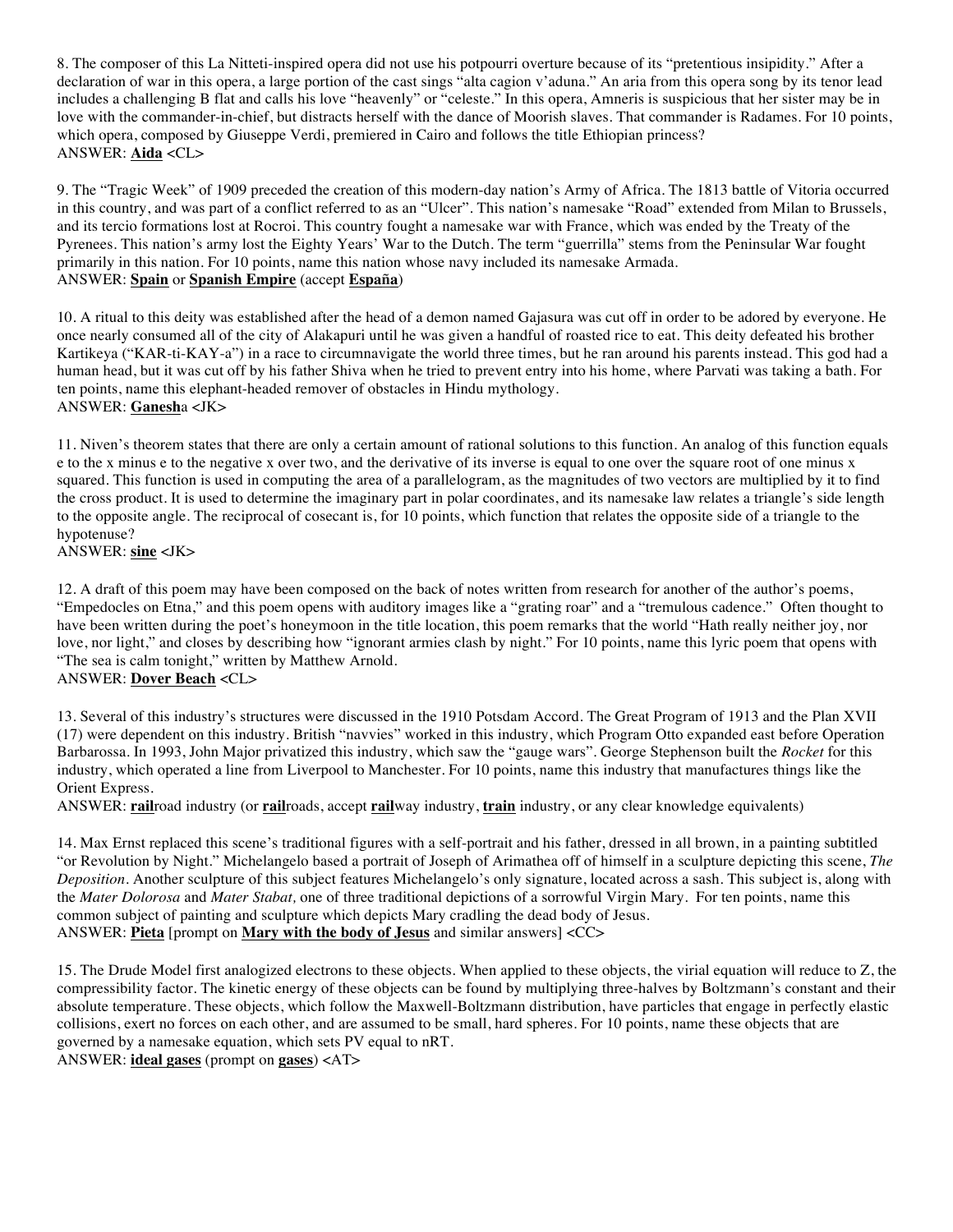16. This singer of the song "Momentous Day" is also the subject of a popular Facebook page that combines him with Brock from Pokémon. This man says the line "I'm forty seven percent through kicking your ass" while doing a spinning kick in a rap battle, and was the namesake of a several fried chicken restaurants. A YouTube channel titled this man's "dubs" features clips from his speeches set to pop songs like "Call Me Maybe." A *Key and Peele* sketch features this man's "anger translator." Parodies of this man frequently feature him saying "uh," "let me be clear," and "my fellow Americans." For 10 points, name this current President of the United States.

ANSWER: Barack Hussein **Obama** II <AT>

17. This man said that perception is always incomplete, unlike the title concept of his book *The Imaginary*. He described two soulmates, Eve and Pierre, who only meet in death in *The Chips are Down*. He wrote an adaptation of the Electra myth in which Zeus' worshippers are ashamed of their humanity, *The Flies*, as well as a work about Antoine Roquentin's belief that inanimate objects affect his ability to define himself causing him to experience the title phenomenon, *Nausea*. He coined the phrase "existence precedes essence" and a work by this man features Estelle, Ines, and the line, "Hell is other people." For 10 points, name this existentialist author of *No Exit* and *Being and Nothingness*.

ANSWER: Jean-Paul (Charles Aymard) **Sartre** <CL>

18. Julia Tuttle is known as the "Mother of" this city, the only major one in the United States founded by a woman. The Homestead Air Reserve Base lies south of this city. A garish animatronic Red Grooms sculpture in this city recently drew controversy, and this city contains neighborhoods such as Coconut Grove and the Venetian Islands. The Calle Ocho Festival is hosted in this city each year, and it is bordered by Biscayne Bay to the east. For ten points, name this city with a large Cuban-American population in Little Havana, the largest city in South Florida. ANSWER: **Miami** <SB>

19. This river is shown on the right half of the Beatus ("BEE-uh-tuss") Map. Djed columns were first built along this river, which has the Hall of Ancestors along its shores. A British expedition travelled down this river and won the battle of Omdurman at its main fork in 1898. The kingdom of Kush controlled Gebel Barkal along this river, which flowed through the Nubian capitals of Napata and Meroe. Napoleon's army won a battle along this river in 1798, while his fleet lost another battle near its delta at Aboukir Bay. For 10 points, name this river on which the Old Kingdom of Egypt was centered. ANSWER: **Nile** River

20. A poem by this author titled "The Portrait of a Child" asks, "Young angel, lately given, / When was thy martyrdom achieved?" and wrote the poetry collections *The Legend of the Ages* and *Les Contemplations*. This man wrote about a woman whom Clopin tries to save; that character marries Pierre Gringoire and has her right of sanctuary removed. In addition to writing about a woman lusted after by Frollo, this author wrote about a girl who is left at Montfermeil with the Thenardiers. That girl appears in a work in which Inspector Javert pursues Jean Valjean. For 10 points, name this author of *Les Miserables*. ANSWER: Victor **Hugo** <CL>

TB. In this battle, Abner Doubleday was forced to take command following his commander's death at the hands of an enemy bullet. That commander was John Reynolds, who led his First Corps to relieve cavalry forces under John Buford. During this battle, Lewis Armistead valiantly led his brigade to the "high water mark of the Confederacy" when he broke through enemy lines near the "bloody angle". This battle culminated on its third day when a Confederate frontal assault on Union positions was repulsed, an event called Pickett's Charge. For ten points, name this July 1863 Civil War battle in Pennsylvania, a decisive victory for Union forces under General Meade.

ANSWER: Battle of **Gettysburg**

### **Bonuses**

1. The Franciscan friar Junipero ("HOO-knee-peh-row") Serra built several of these buildings in California along The King's Highway. For 10 points each:

[10] Name these religious outposts often made of adobe and painted white, which were used to convert Native Americans and control land. The Alamo was one of them.

### ANSWER: **mission**s

[10] Missions in the US were built by missionaries of this empire, which negotiated the Adams-Onis treaty and Pinckney's Treaty with the US before it lost control of Mexico.0Z

### ANSWER: **Spain** or the **Spanish** Empire

[10] This Spanish labor system used in colonization relied on indigenous leaders to mobilize labor and tribute from within a portion of the local population. Bartolome ("bar-TO-lo-may") de las Casas specifically condemned this system. ANSWER: **encomienda**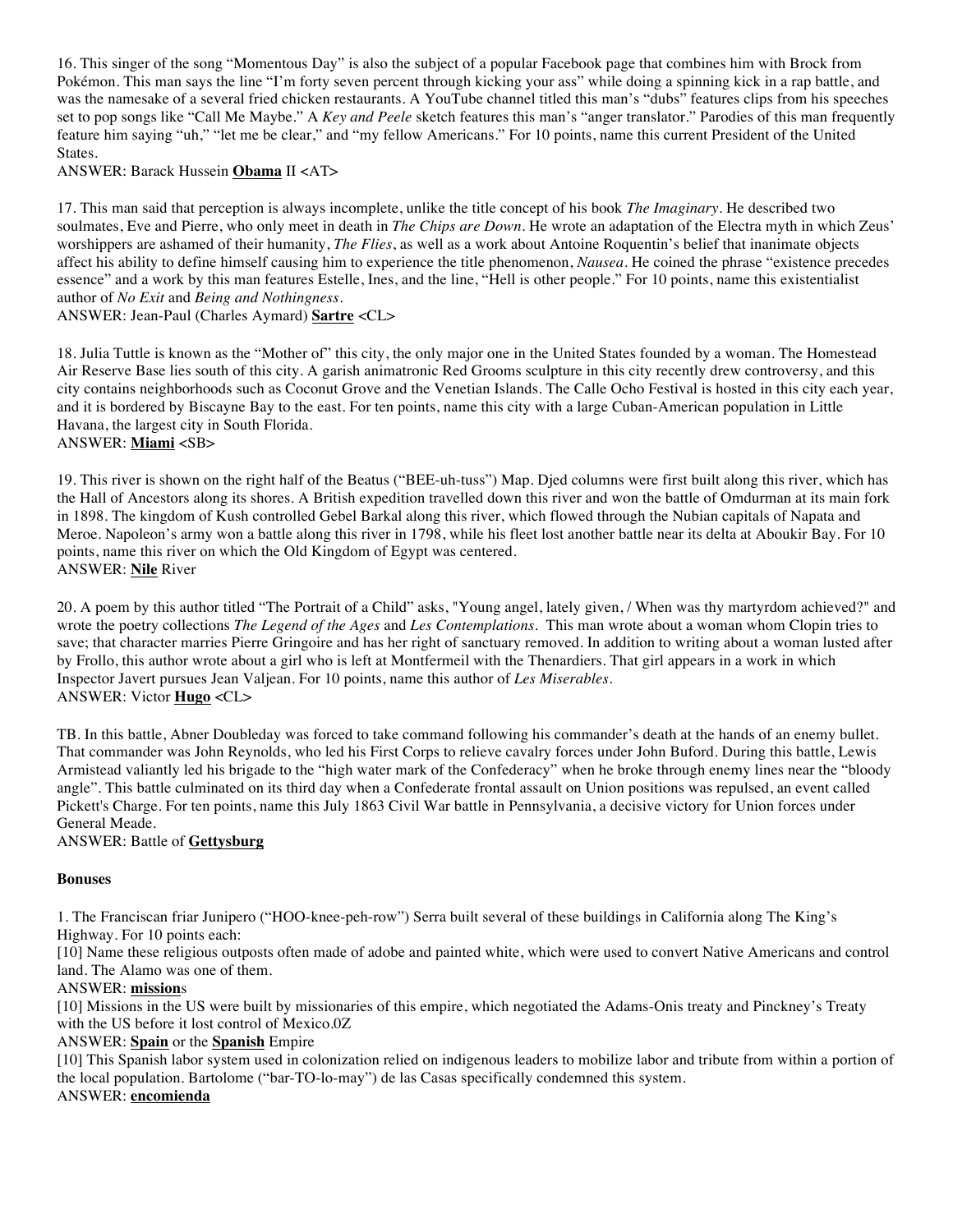2. One type of this work says, "I knows one [beautiful] thing [about] myself. I [can] [accomplish] anything I [lay] my mits [upon]." For 10 points each:

[10] Name this type of work, examples of which include *Olaudah Equiano* and *The Underground Railroad Records.* They consist of written accounts by certain Africans in places like Great Britain and the United States.

ANSWER: **slave narrative** [prompt on "**slave** books" and equivalents]

[10] In his slave narrative, this memoirist writes about being sent to live with Master Thomas Auld, who proved to be extremely cruel. This man eventually escaped from slavery and became an abolitionist leader.

# ANSWER: Frederick **Douglass**

[10] This narrative describes how the author, born a freeman in Saratoga, New York, was kidnapped and sold into slavery. While on Edwin Epps's plantation, the narrator befriends a slave girl named Patsey.

# ANSWER: *12 Years a Slave* <RY>

3. The Wadjet was an important symbol in Egyptian mythology. Name some stuff about it, for 10 points each:

[10] The Wadjet is typically associated with this body part of Ra, which represented the sun. One of these body parts, which was torn out and restored by Thoth, is also often conflated with the Wadjet.

# Answer: **eye**

[10] This god, whose eye was torn out by his rival Set, later defeated Set in a stone boat race in order to claim the pharaohship of Egypt. He was the son of Osiris and Isis.

# Answer: **Horus**

[10] On the pschent, or double crown of Egypt, Wadjet is represented as a cobra along with Nekhbet, a patron of Upper Egypt which was depicted as this kind of animal.

# Answer: **vulture** <JK>

4. The thrilling stakes of gambling has certainly inspired many artists. For 10 points each, answer some stuff about painters who depicted card-playing in their works.

[10] This Post-Impressionist French artist painted a series of five paintings known as *The Card Players*. This artist of *The Bathers*  painted his still-lifes using what he called "constructive brushstrokes."

### ANSWER: Paul **Cézanne**

[10] An iconic series of sixteen oil paintings first created to advertise cigars features anthropomorphized versions of these animals playing poker. One of these animals cheats by holding a card under a table with his foot.

ANSWER: **dog**s (accept specific breeds or *canis lupis familiaris*, accept *Dogs Playing Poker*)

[10] This American artist painted the *Dogs Playing Poker* series. His paintings became well-known due to their depictions of workingclass taste in home interiors.

ANSWER: C.M. **Coolidge** (or Cassius Marcellus **Coolidge**, accept Kash **Koolidge**) <AT>

5. One of this author's novels begins, "Once upon a time and a very good time it was there was a moocow coming along the road," and that moocow later meets a "baby tuckoo." For 10 points,

[10] Name this author who wrote about the moocow from the perspective of the child Stephen Dedalus in his novel *A Portrait of the Artist as a Young Man.*

# ANSWER: James **Joyce**

[10] This work of Joyce's refers to its protagonist by his initials, HCE, and its last sentence is a fragment which leads back to the sentence fragment that opens it, making a loop.

### ANSWER: *Finnegan's Wake*

[10] *Finnegan's Wake* is written largely in an experimental language invented by Joyce, which includes this onomatopoetic word. This word was meant to represent the cry of a seagull, and was later borrowed by particle physicists to name a 1964 model. ANSWER: **quark** <LT>

6. The Elizabethan Religious Settlement denounced this doctrine, stating that "feast[ing] upon [a friend's] living flesh and blood" is "barbarous." For 10 points:

[10] Name this change that causes the bread and wine used in the Eucharist to be turned into the body and blood of Jesus Christ. ANSWER: **transubstantiation**

[10] During this famous final meal of Jesus, he stated, "This is my body" while holding bread. During this event, Jesus predicts his betrayal by Judas Iscariot.

# ANSWER: The **Last Supper**

[10] In his book *Confessions Concerning Christ's Supper*, Luther claimed the existence of this relationship, the inseparable joining of the sign of a sacrament to its deeper meaning. It is often mistakenly called consubstantiation.

ANSWER: **sacramental union** <GA>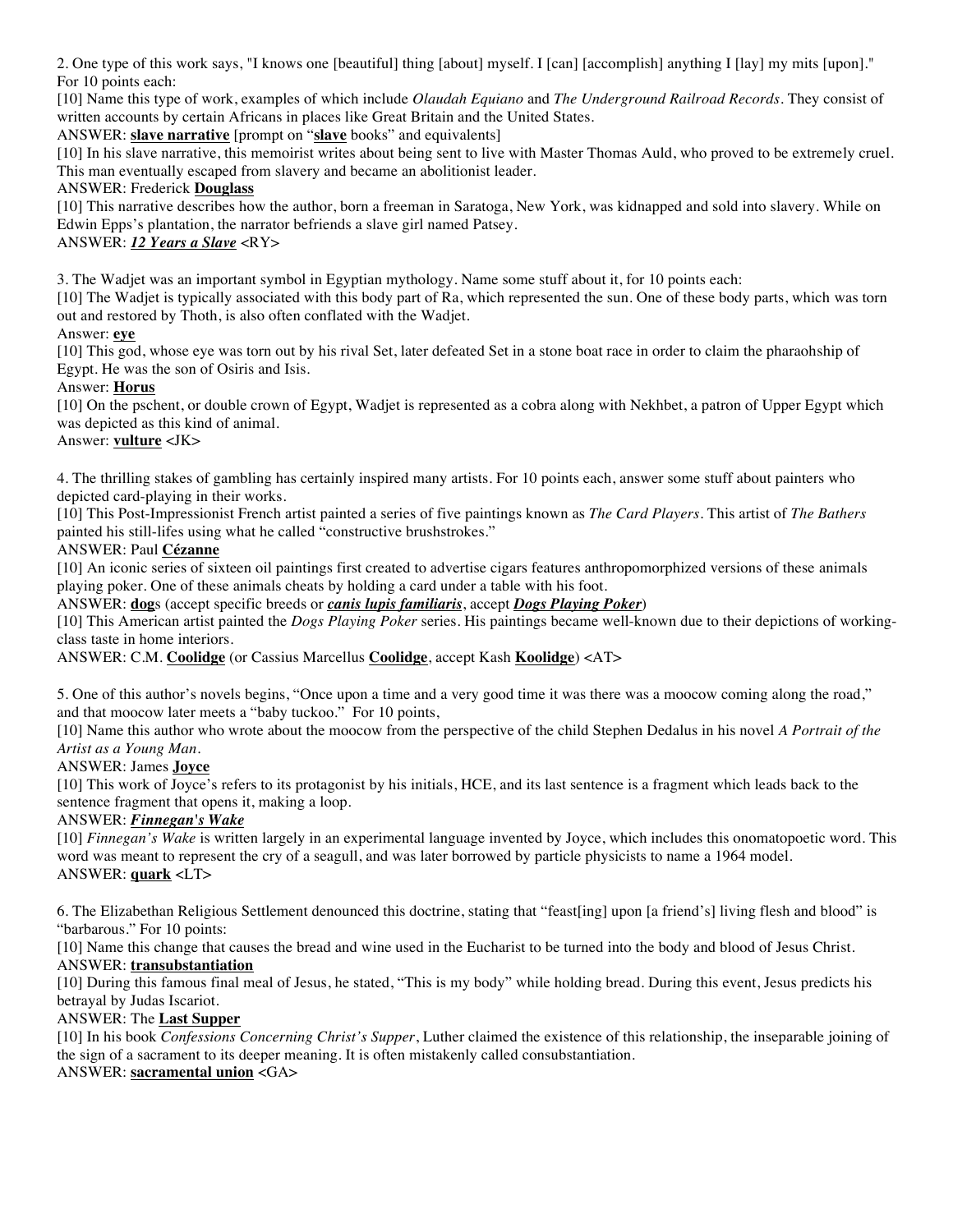7. This work classifies *The Marriage of Figaro*, *The Magic Flute*, and *Don Giovanni* as three stages of the musical-erotic based on the attitudes toward seduction in those works. For 10 points:

[10] Name this publication featuring the ethical Judge Vilhelm, who tries to convince the hedonistic 'A' to live more responsibly. ANSWER: *Either/Or*

[10] *Either/Or* is a work by this Danish thinker, widely considered to be the first existentialist philosopher.

## ANSWER: Soren Aabye **Kierkegaard**

[10] This other work by Kierkegaard analyzes Abraham's psyche as he prepares to sacrifice Isaac. In it, Abraham transitions from being in infinite regression to being a knight of faith.

ANSWER: *Fear and Trembling* <AT>

8. After being shortlisted for the Man Booker Prize three times, he finally won in 1982. For 10 points each:

[10] Name this author of *Confederates* and *Gossip from the Forest* and *The Chant of Jimmie Blacksmith*, the latter of which was made into a movie in which he acted. His most famous work was inspired by Poldek Pfefferberg.

ANSWER: Thomas (Michael "Mick") **Keneally** [grudgingly accept "Mick" **Keneally**]

[10] Keneally's most famous work is this book concerning a man named Oskar who saved a multitude of Polish Jews from the Holocaust. It was later adapted into a Steven Spielberg film.

ANSWER: *Schindler's Ark* (accept *Schindler's List*, the name of the American release)

[10] Keneally hails from this country, and advocated for the abolishment of its monarchy in *Our Republic*. Another author from this country wrote about two gamblers in the novel *Oscar and Lucinda*.

ANSWER: Commonwealth of **Australia** <CL>

9. When particles in a substance become aligned with respect to this property, the substance will exhibit magnetism. For 10 points: [10] Name this property possessed by elementary and composite particles. It has been analogized as a form of "intrinsic angular momentum".

# ANSWER: **spin**

[10] These particles are classified by their integer spins. Examples of these types of particles include the four force-carrying gauge ones in the Standard Model.

### ANSWER: **boson**s

[10] This doubly-eponymous experiment demonstrated the quantum nature of spin by firing silver atoms through a magnetic field. Atoms were deflected in specific amounts, suggesting a discrete spectrum of possible spin values. ANSWER: **Stern-Gerlach** experiment <AT>

10. Rulers with this title may have been from the Abbasid, Umayyad, or Rashidun dynasties. For 10 points each:

[10] Name this title which refers to a leader as a political and religious successor of Muhammad.

ANSWER: **caliph** [do not accept "imam"]

[10] During the Umayyad Caliphate, the caliph resided in this dynastic capital. This city was also the capital of the colonial State of Syria under French rule.

### ANSWER: **Damascus**

[10] These semi nomadic cattle herders are led by sheikhs ("shakes"), and occasionally revolted against the caliph throughout history. They live throughout Arabia and Syria in tents, and sometimes several tents travel together in a goum. ANSWER: **Bedouin**s <CL/RN>

11. Name some stuff about the life cycles of stars, for 10 points each:

[10] After a star undergoes supernova, it may eject substantial quantities of gas in a large radius, therefore becoming one of these objects. The Eagle one of these entities contains the "Pillars of Creation."

### ANSWER: **nebula**e (accept specific types like planetary **nebula**e)

[10] If a star doesn't have enough mass to sustain hydrogen-1 fusion, it will become one of these bodies. Despite their name, they actually appear pink to the human eye.

ANSWER: **brown dwarf**s (prompt on **dwarf**s)

[10] During the majority of their lives, most stars lie in this linear region on the H-R diagram, which directly correlates luminosity and color. Red dwarfs lie in this region, while white dwarfs don't.

ANSWER: **main sequence** (accept **main-sequence** stars) <DM/AT>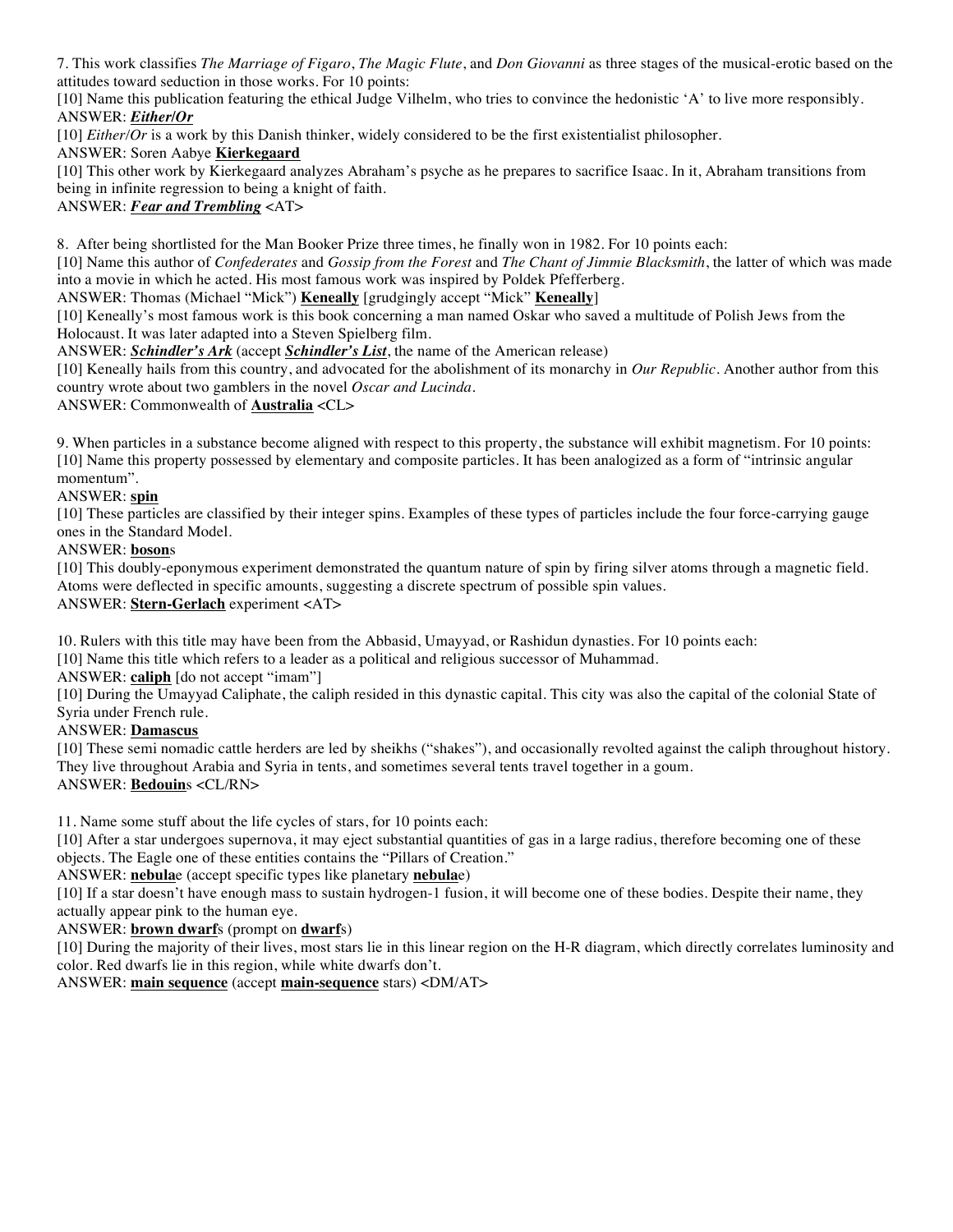12. Champions of this art form include Christian Dior and Valentino, and it differs from ready-to-wear clothing in that it is made from unusual fabrics and is not usually for sale. For 10 points:

[10] Give this name for the creation of extremely custom, detailed clothing. It means "high dressmaking" in French.

# ANSWER: **haute couture** (prompt on **couture**)

[10] This couture designer is famous for shows such as Widows of Culloden, which featured a life-sized hologram of model Kate Moss, and his signature armadillo heels worn by Lady Gaga. He committed suicide in 2010.

# ANSWER: Alexander **McQueen**

[10] This other fashion house is a frequent participant in the haute couture scene, though its namesake founder achieved fame for designing an affordable "little black dress." Its "No. 5" perfume is still sold today.

# ANSWER: **Chanel** (accept Coco **Chanel**)

13. These albums are the cream of the crop, at least according to a certain "Most Trusted Voice in Music." For 10 points each, name these albums with a perfect 10.0 rating on Pitchfork.com.

[10] This Beatles album features "Here Comes the Sun" and "Come Together." Pitchfork critic Mark Richardson said "there's not a duff note on the damn thing," before slapping a 10 on its iconic cover, a photograph of the four band members crossing a street. ANSWER: *Abbey Road*

[10] This sophomore Neutral Milk Hotel album garnered a cult following as a staple of 90s lo-fi rock. Written after lead singer Jeff Mangum read The Diary of Anne Frank, it includes the songs "Holland, 1945" and "Two-Headed Boy."

# ANSWER: *In the Aeroplane Over the Sea*

[10] Every single song on this 2010 Kanye West album is explicit, but that didn't stop Pitchfork from praising its "vulnerability" and "flawed honesty." It spawned singles like "All of the Lights," "POWER," and "Monster."

# ANSWER: *My Beautiful Dark Twisted Fantasy* <LG>

14. These diagrams plot pressure on their y-axes and temperature on their x-axes. For 10 points:

[10] Name these diagrams that show lines of equilibrium for the three states of matter of a substance.

ANSWER: **phase** diagrams

[10] This point on a phase diagram mark where the boundary between liquids and gases ceases to exist. Substances in conditions which correspond to this location on a phase diagram will form superfluids.

ANSWER: **critical** point

[10] The phase diagram of water's solid-liquid boundary has this unique property. This property is present because water is denser as a liquid than as a solid.

ANSWER: **negative slope** (accept clear knowledge equivalents) <AT>

15. One of its poems is titled "To the Reader." For 10 points each:

[10] Identify this most famous poetry collection by Charles Baudelaire. It falls into both the symbolist and the modernist movements and is split into six sections.

ANSWER: *Les Fleurs du Mal* [accept *The Flowers of Evil*; do not accept "The Bad Flowers"]

[10] *Les Fleurs du Mal* includes a poem named for this bird, a "winged voyager," which laments, "So beautiful before, now comic and ugly!" One of these birds, hailed as a "Christian soul," is shot in "The Rime of the Ancient Mariner."

ANSWER: The **Albatross** [accept **L'Albatros**]

[10] This first section of *Les Fleurs du Mal* includes "To the Reader" and "The Albatross," along with "Elevation," "The Head of Hair," and "Benediction."

ANSWER: **Spleen and Ideal** [accept **Spleen et Idéal**] <CL>

16. He engineered the Great Leap Forward and his sayings were collected in the Little Red Book. For 10 points each:

[10] Name this leader, a founder of the People's Republic of China and Chairman of the Chinese Communist Party.

ANSWER: **Mao** Zedong

[10] Policy following the Great Leap Forward put this economic sector "First," and it accounted for half of China's output when Communists took power. Competitions between communes encouraged activity in this sector.

ANSWER: **agriculture** [accept **farming** or other clear knowledge equivalents]

[10] This group was prominent during the Cultural Revolution and included Jiang Qing ("jee-AHNG ching"), Chairman Mao's wife. Later, it faced charges of being a counter-revolutionary force.

ANSWER: **Gang of Four** <CL>